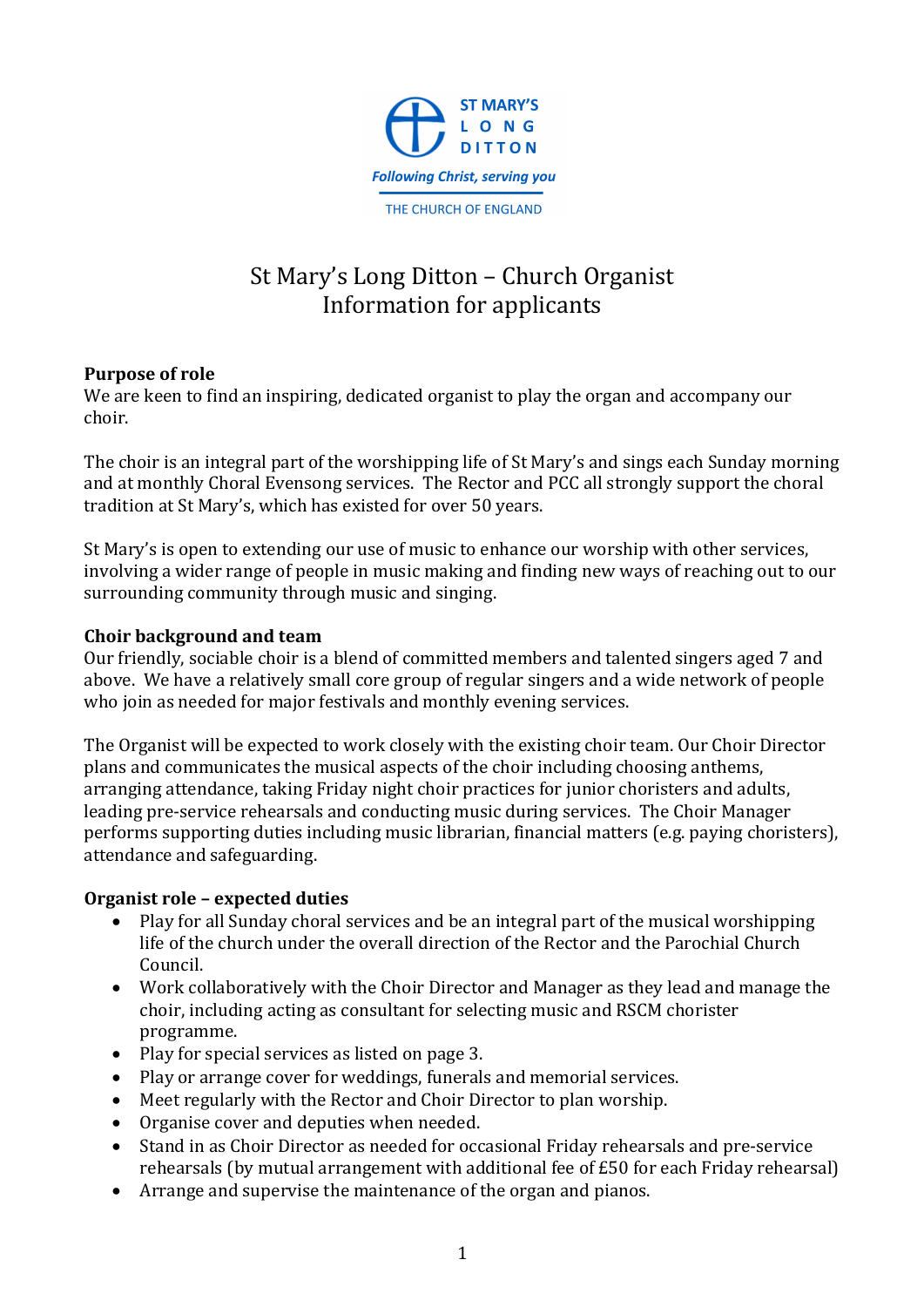## **Person specification**

- A passion for leading and enabling worship.
- Ability (musical and interpersonal) to inspire and develop our choral tradition and a willingness to extend the music repertoire beyond the familiar.
- Experience in playing a pipe organ in church.
- Warm collaborative approach with experience of teamwork with volunteers of all ages.
- Familiarity with Anglican church music and liturgy, with a respect for the sacramental tradition.
- $\bullet$  A high degree of enthusiasm, punctuality, honesty and reliability.
- Excellent communication and organisational skills, including relevant computer skills, internet and e-mail access.

#### **Management**

- Employer: Parochial Church Council.
- Line Manager: The Rector.

### **Key relationships**

• Choir Director and Choir Manager.

### **Pay and Conditions** based on RSCM guidelines

- Pay: £6,000 per annum plus Wedding and Funeral fees (currently £125 per service).
- 6 weeks paid holiday per year pro rata to include 6 Sundays.
- This position has a six-month probationary period.
- It is subject to current safeguarding legislation and enhanced DBS disclosure requirements. The post-holder will be required to undertake appropriate safeguarding training.

For further information or an informal chat, please contact the Rector as below.

To apply for the post, please send your CV and covering letter, together with the names of two referees to the Revd Dr Kuhan Satkunanayagam, The Rectory, 5 Church Meadow, Long Ditton KT6 5EP. E-mail: rector@stmaryslongditton.org.uk Telephone 020 8398 1583.

Closing date 24 June 2022.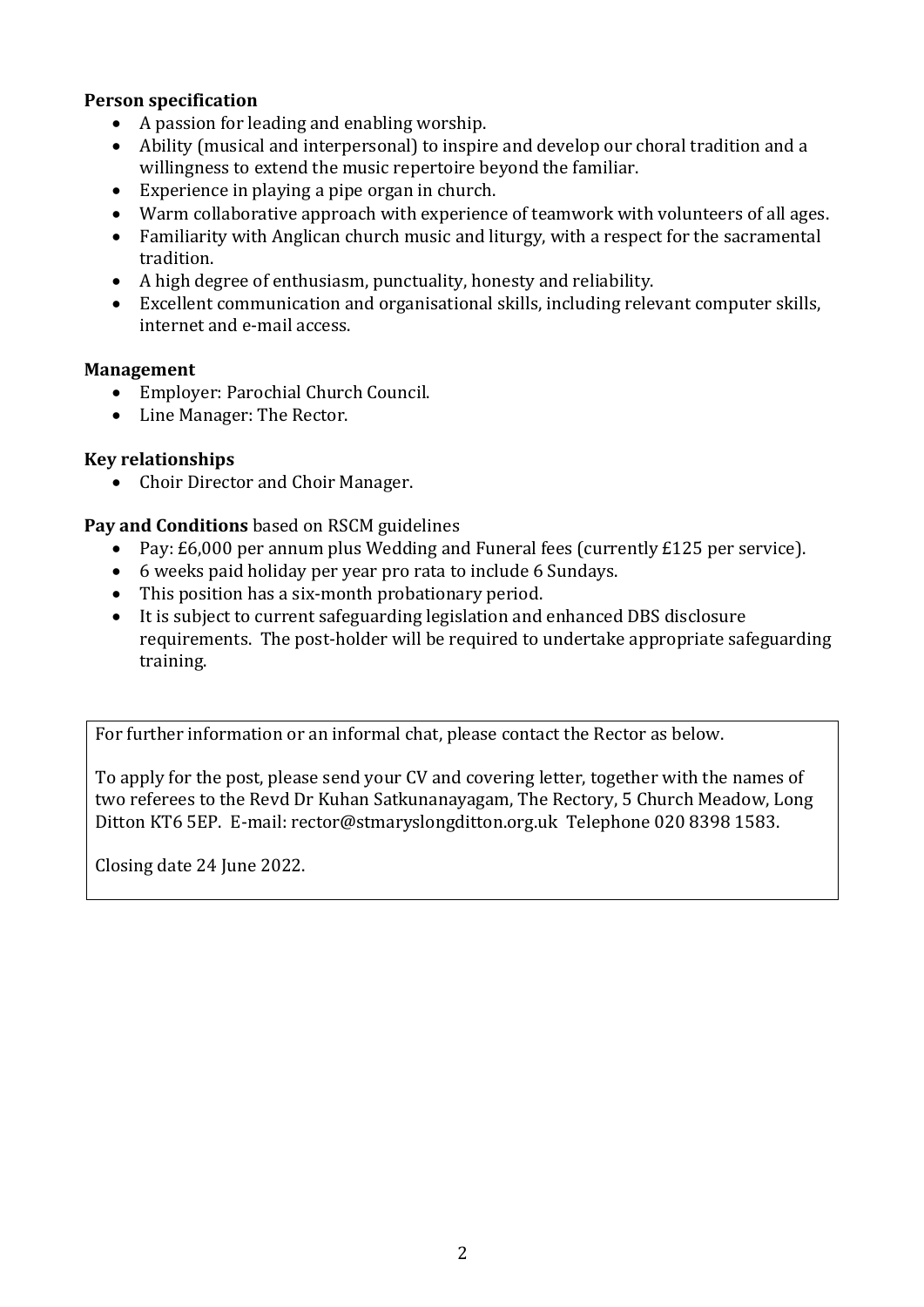## **Church Services**

The church is open every day for any who desire a space for peace and prayer or are simply curious. 

Our Sunday consists of three different services with a broadly traditional feel to them.

The 8am said service follows the Common Worship Order 2 structure.

The main Sunday service is at 10.15am and follows the Common Worship Order 1. This is a sung communion service (currently using the Thorne Mass setting) with congregational hymns (our current hymn book is Common Praise) and a choir anthem. Hymns are also chosen from the Methodist Church 'Singing the Faith'. Voluntaries are typically chosen by the organist to reflect the appropriate season. The organist would also be expected to improvise appropriate music during the service e.g. during Communion.

The Evening Service at the moment has the following pattern:

First Sunday – Evening Prayer (said) Second Sunday - Evening Prayer (said) Third Sunday - Choral Evensong (BCP) Fourth Sunday - Evening Prayer (said Fifth Sunday - Evening Prayer (said)

There is a Wednesday morning said Communion service which follows Common Worship Order 2.

## The Organist is required to attend and play for all 10.15am Sunday services and evening services on the third Sunday of each month (except August).

### **Seasonal special services where the Organist is also required to play include:**

Ash Wednesday (8pm) Maundy Thursday (8pm) Good Friday 3-hour service (12 noon) Ascension Day (8pm) All Souls (4pm) Advent carols (6pm) Sunday before Christmas: Nine Lessons and Carols (6pm) Christmas Eve: Crib Service (3pm) and Midnight Mass (11.30pm) Christmas Day (10.15am)